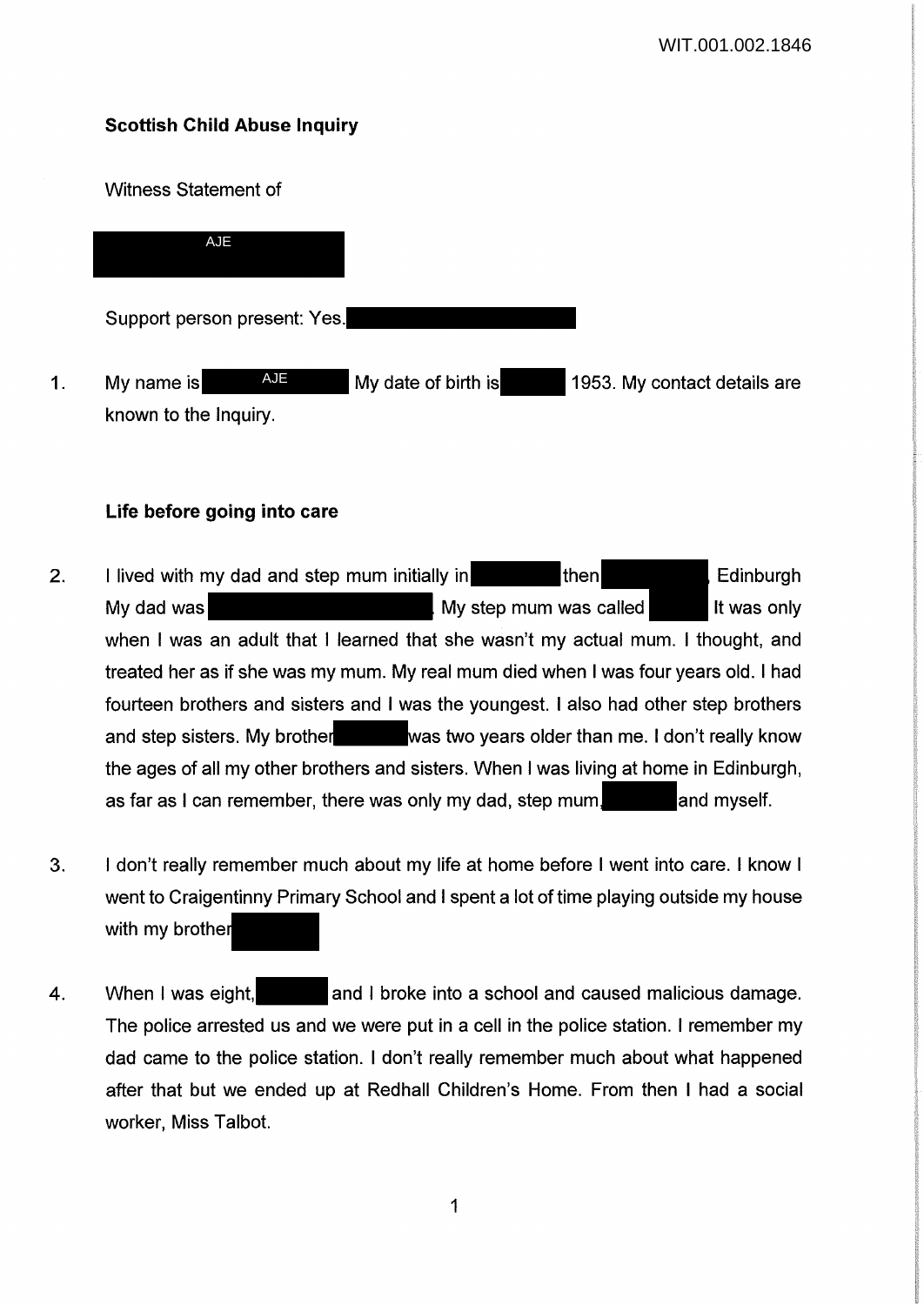#### **Redhall House Children's Home, Edinburgh**

5. I think we might have been at Redhall Children's Home for a week. I don't remember much about Redhall. Miss Talbot came and took me and from Redhall to Aberlour. We went by train. I was sick on the train because it was such a long journey. No one told me where we were going or why.

#### **Aberlour Orphanage, Aberlour**

- 6. Aberlour Orphanage was a big detached building and the buildings seem to go on forever. It had its own school, a swimming pool, and a farm. There were five or six houses. I was put into one of the houses called Spey House and I think it was for the younger boys. I was in Spey House all my time at Aberlour. There were probably thirty boys in Spey House. The oldest boy was probably about twelve. There were girls in some of the other houses. We only ever saw the children from the other houses when we were at school or out playing.
- 7. The house master and house mistress who ran Spey House were Mr Lee and Miss Mr Lee and Miss  $\overline{A}$  were not on at the same time and they seemed to work alternately a couple of days at a time. They were not related and they slept in the same room at different times. Mr Lee would have been about thirty or forty. There was another man there called Mr Monty. He was an older man and had been a soldier. He told us lots of war time stories. Miss Mitchell came sometimes and I think she filled in if Mr Lee or Miss **AJF** weren't there. Another woman Miss Clark was there for a while as well. I think she was a student. The warden,  $\blacksquare$  lived in the cottage right next to Spey House. I assume he was in charge of Mr Lee and Miss AJF AJF AJF
	-
- 8. As you enter Spey House there was a porch and on either side were pigeon holes. We put our everyday shoes on one side and on the other was our Sunday best shoes and sandals. Further into the house there was a long corridor with a granite floor. On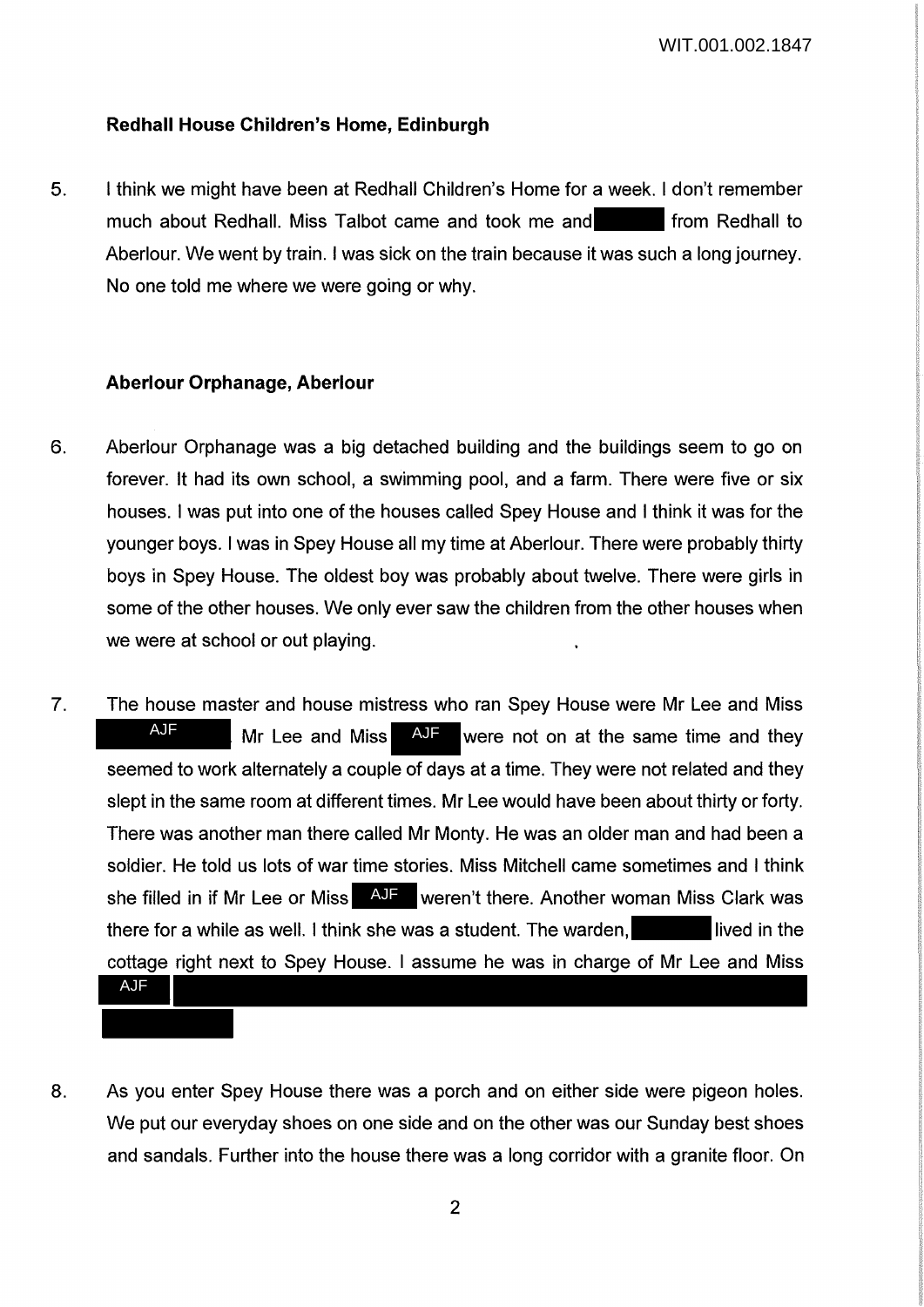the left, just off the corridor, was the day room. In there was the dining room and television. Just opposite that was the bathroom. In the bathroom were two baths and through from that were the toilets. Next was the main dormitory where we all slept. There were beds on both sides of the dorm and it had a wooden floor. Mr Lee and Miss AJF s bedroom was opposite the dormitory. AJF

## **Routine at Aberlour**

### First day

9. I don't remember actually arriving at Aberlour Orphanage on our first day. I seem to recall we were taken to the infirmary which is within Aberlour. That first day and I ran away. We didn't get very far. We ran past the house of a woman I now know to be Mrs Gray, a cleaner in Aberlour. She saw us and she must have phoned somebody. I can't remember who caught us but we were taken back. Nothing happened to us for running away.

#### Mornings and bedtime

- 10. The house master or the house mistress would wake us up, usually about seven o'clock. I would get up, grab my towel, go through and get washed in cold water then brush my teeth. I would then get dressed and go for breakfast.
- 11. It was usually about nine o'clock at night that we would be told it was time for bed. We got a cup of cocoa and a rock cake. We put our pyjama's on and went to bed. Sometimes Miss AJF would read a story to us or a couple of chapters from a book.

#### Mealtimes/Food

12. Breakfast was usually things like porridge, eggs, bacon, toast and a glass of milk or cup of tea. At school lunchtime we would go back to the house for our dinner. We would eat all our meals in the dining room. There were tables of four set out. We could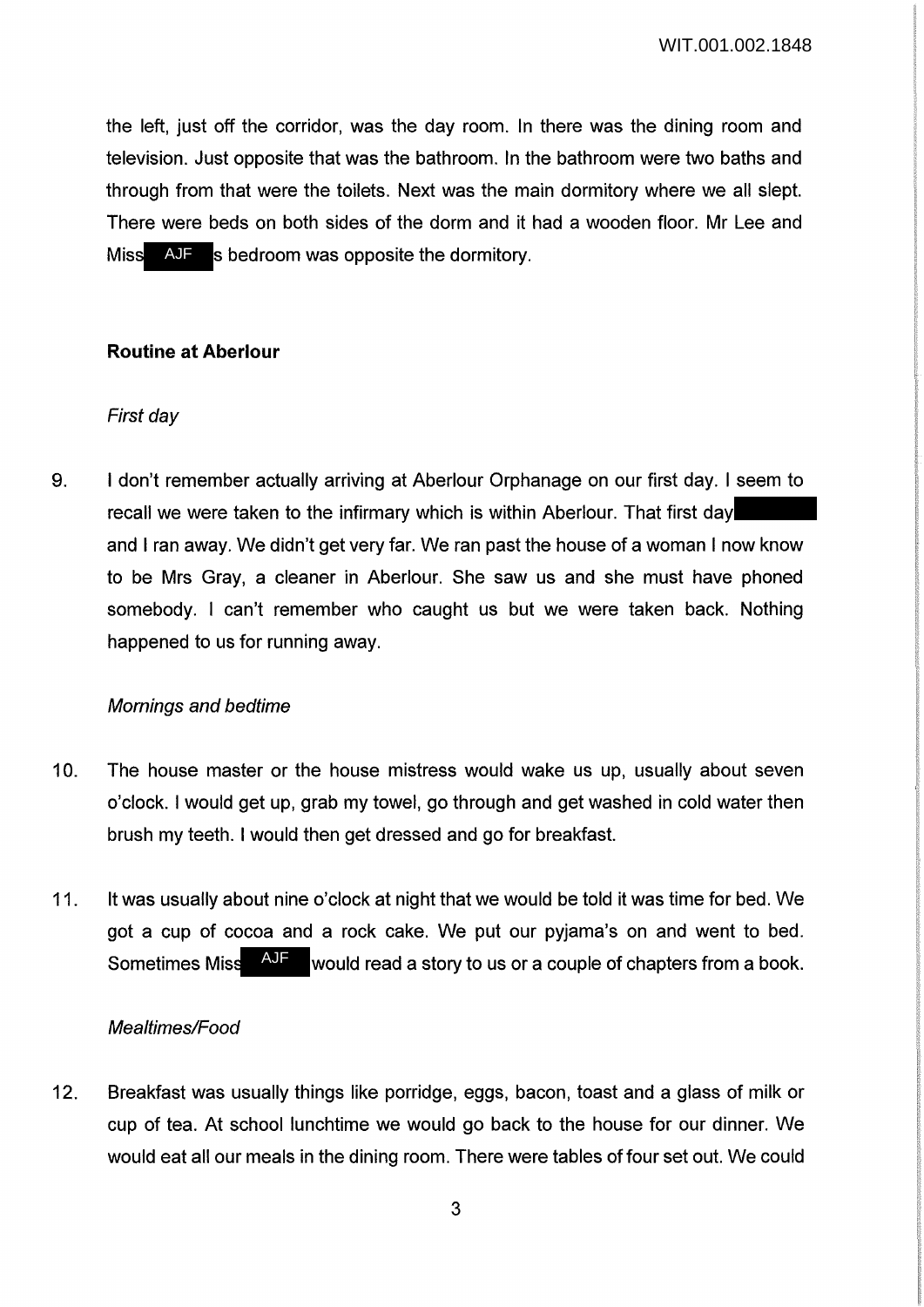sit where we wanted. Sometimes I would sit with my brother but we both had our own friends. Hot meals were cooked elsewhere and we had to go and collect it in big steel containers in a trolley. The house master or house mistress would dish up the food. I had a real dislike for fish. It was either rolled up or battered. It was bony and I just couldn't eat it.

13. Sometimes the food was alright. My favourite food was the buttery rolls which we got. At the weekends, sometimes we didn't get a hot meal. We just got sandwiches. Occasionally, in the summer, they made up a picnic for us and we would take it out to the woods.

### Washing/bathing

14. The two baths were almost joined together and we used to queue up waiting for our turn. We sat on the benches, in our dressing gowns. Two would have a bath then when they got out two got in. After six or so had bathed they changed the water for the next lot.

## Clothing / uniform

- 15. For school we wore shoes, stockings, grey shorts and a belt with a snake type fastener, grey shirt and tie, pullover and a jacket. We had kilts which we wore on special occasions or for church on a Sunday. We got other clothes in the summer. The orphanage provided all of these clothes. They were all kept in a store like an army store where all the equipment was kept in compartments. It was a uniform we wore. We always got new clothes. We were well provided for.
- 16. We were all given numbers when we started at Aberlour. I was number All my clothes had a number sewn into them so I knew what was mine. Later on when someone left I became number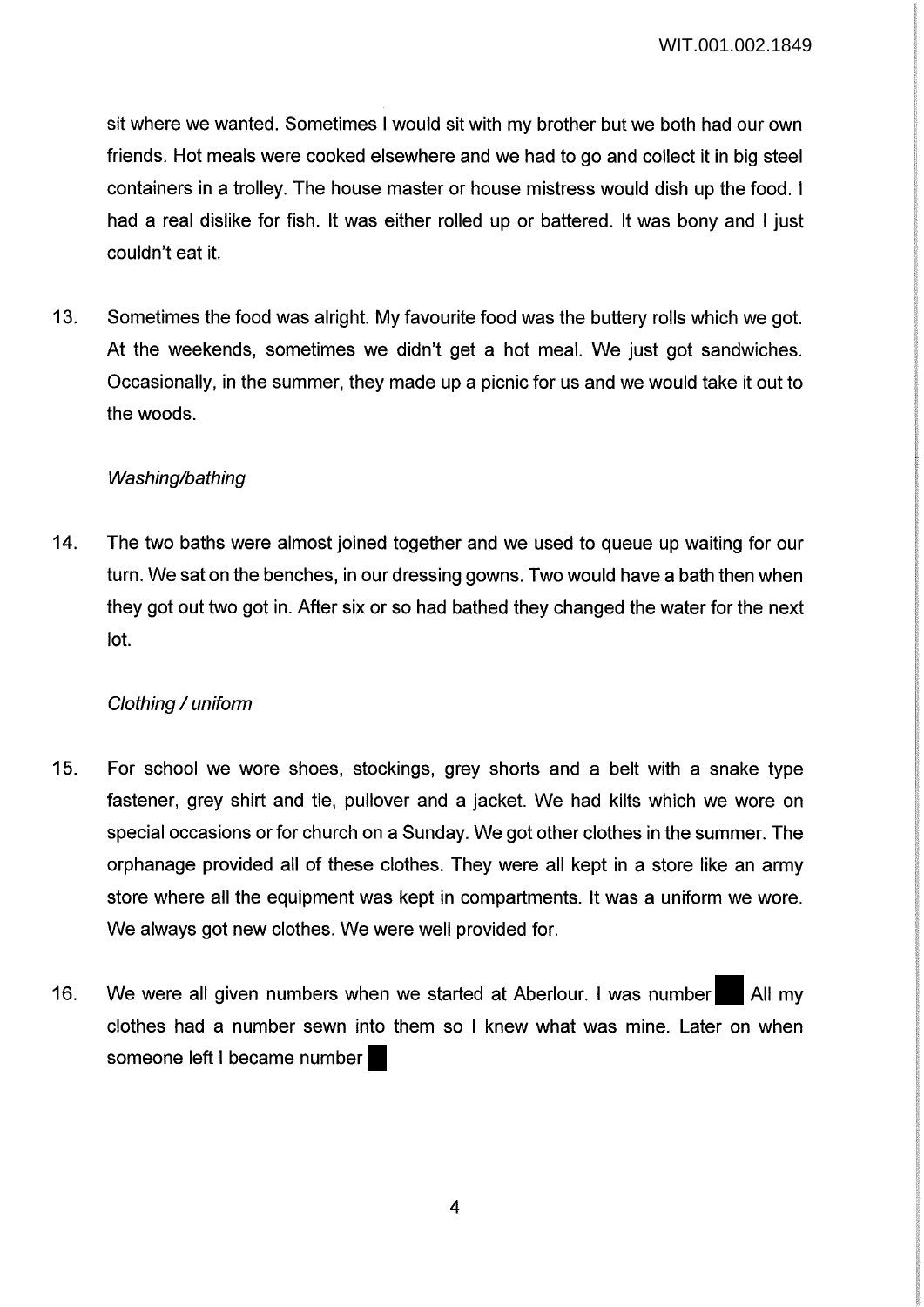## Personal possessions

17. Beside my bed was a locker where I could keep my personal stuff. I didn't really have anything to put in the locker.

## **School**

- 18. The school I went to was within the grounds and was only a couple of minutes walk away from Spey House. Miss Beattie was my teacher. I was great at English but was terrible at maths. Once I got a bag of sweets for getting all my questions correct. The headmastrer was Mr Tommy Robertson. He was also in charge of the farm. We got home from school about three o'clock.
- 19. This school was only for primary aged children. After primary school I went to Aberlour High School. I wasn't there for very long because I was moved to live at the Neuk at Hopeman. I would have been about thirteen. When I lived there I went to Lossiemouth High School. The headmaster, Mr Campbell, who was nicknamed Biff was very handy at giving the belt. That school was brilliant because they taught me lots of practical skills. They were building a chimney so I learned how to lay bricks. There were other workshops with mechanics where a car was taken to bits. There were other things like navigation and making electronic circuit boards. I was never treated any differently at school because I lived in the orphanage.

## Religion

20. We used to go to church twice on a Sunday, the morning service and then the evening service. We went to St Margaret's which was just outside the grounds. We didn't have a choice. We had to wear our kilts. I didn't go to church before I went to Aberlour. . It was an Episcopalian church. We did get some other religious instruction at Aberlour.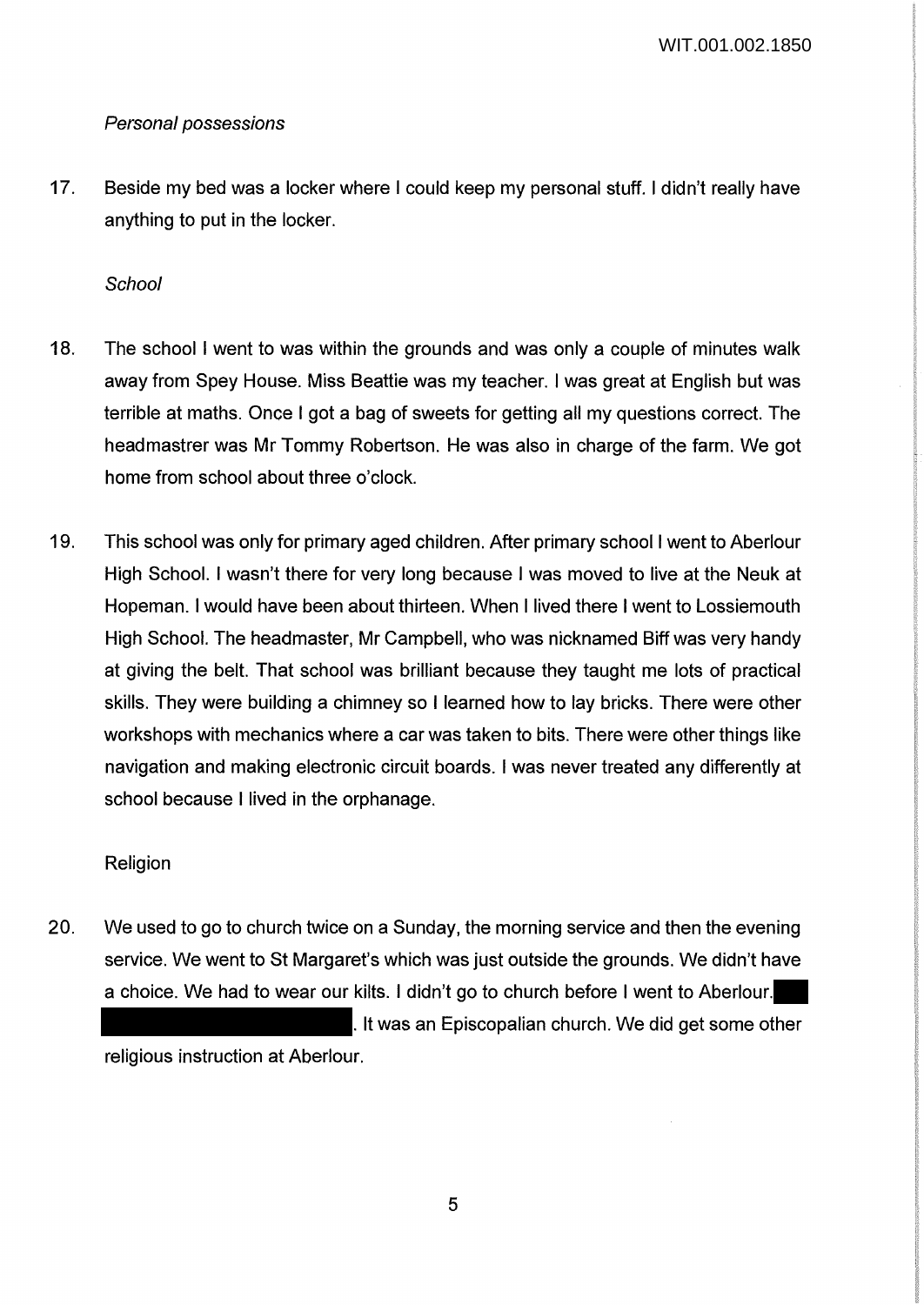#### Chores

- 21. We used to put newsletters into envelopes that got sent out. I think part of that was looking for donations. After breakfast we were given jobs to do like cleaning the floors. There was a tin of orange polish which was put down and then we had to go in rows and buff it up. I got lots of splinters in my knees. There was a big heavy thing called a buffer which had to get pushed back and forward. It was hard work but the worst job was being on your hands and knees polishing the floor with the cloth. There were probably other jobs but I am not sure what they were. Mine was polishing the floors and we did that once a week. I can't remember doing any other chores. If somebody ran away we would be told to do our chores until the runaway came back. We were all punished because they had run away.
- 22. I used to volunteer to help Mr Robertson, the farm manager, pick potatoes in the fields. I loved doing that because I got out of school and I got some extra pocket money.

### Leisure time

- 23. There was a big football field outside where we could play. Sometimes we would play rounders. There was nothing like a swing park. When we got home from school we just did our own thing. We would go out and play, read a book or watch the television. Miss  $A<sup>U</sup>$  or Mr Lee were always there or thereabouts watching us. If you misbehaved you would get sent to your bed. AJF
- 24. Occasionally they would have cinema nights and show movies in the big hall. I remember once being scared when they showed the black and white version of the 'Phantom of the Opera'. I couldn't watch it and I went to my bed. Most nights I would just watch the television.
- 25. We were allowed to go down to the village usually on a Saturday. We had to go in a group. Other times a whole lot of us got on a bus to go to the cinema in Elgin. There was a swimming pool at Aberlour which we got to use. It was supposed to be heated but it was always freezing. I learned to swim there.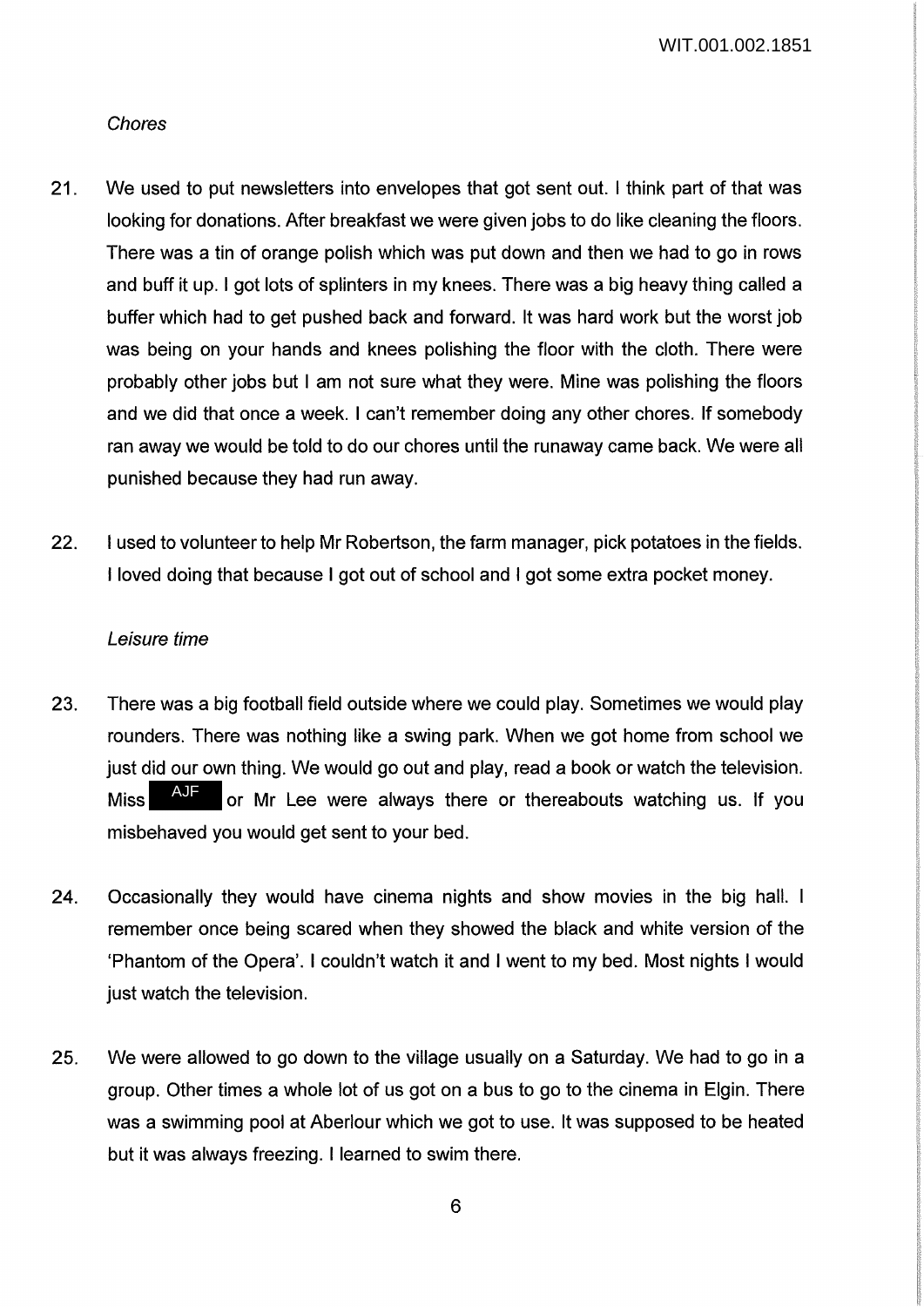26. Miss AJF took us once to a farm. It was in the same of the set of the set of the set of the set of the set o near Craigellachie and was called Danderleith farm. We saw the cows getting milked. It was very interesting.

### Trips / holidays

- 27. On a Sunday we used to go for walks. When I was very young we used to go in groups and would walk to Craigellachie. It was only about a mile away. We would then cross over and walk back on the other side so we did a sort of loop. As we got older you were allowed to pick a friend and you could go out for a walk together.
- 28. We were taken to the Neuk at Hopeman when it was a holiday home. Hopeman is a small village up north somewhere. We went there for a holiday. It was near a harbour and a beach. We went there once a year. We also went by ferry from Wemyss bay to the island of Rothesay. We stayed in a guest house. I enjoyed it. They always threatened us that if we misbehaved they wouldn't let us go on holiday but I am not aware of anyone ever getting left behind. Rothesay was great. I really enjoyed it. Mr Lee or Miss  $A\overline{AB}$  came with us. AJF
- 29. We got taken to the Royal Navy Air base at Lossiemouth on their open day. The planes used to fly over and drop wee bags of sweets on a parachute. It was great fun.
- 30. Some of the boys had what were called 'Timex aunties'. These women came from the Timex watch factory in Dundee once a year. They visited the boys and took them out for the day and would buy them sweets and things like that. I never had a Timex auntie. I was jealous at the time but I just used to play football in the park.

#### Birthdays and Christmas

31. Christmas was special. There was a real Christmas tree which was decorated. On Christmas Eve we would go to the big hall and Santa would give us our present. On Christmas morning we would get a selection box and a Christmas stocking with an orange, and some other stuff. We had a Christmas dinner and then there would be a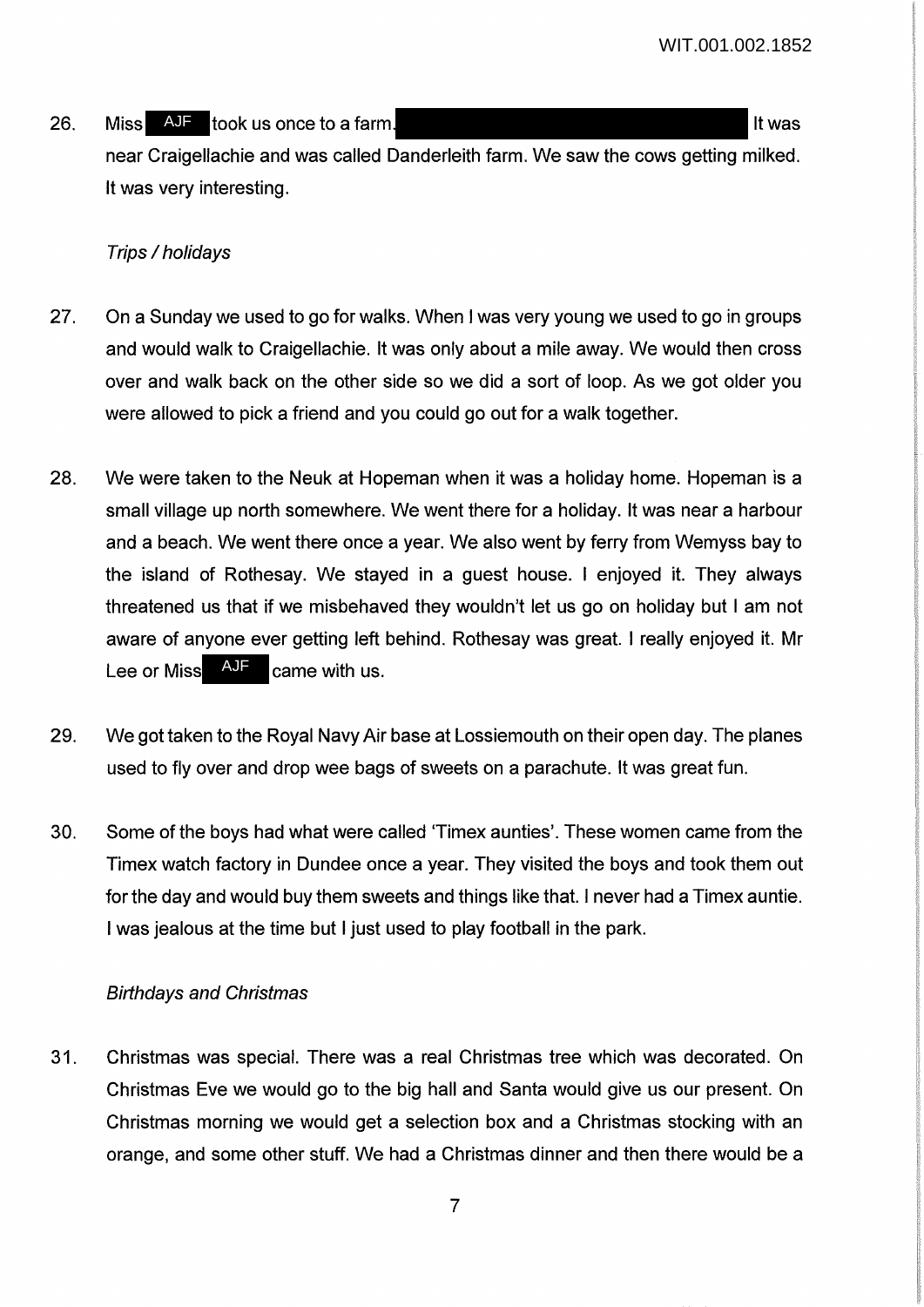dance at night in the big hall. Miss Talbot gave me an Air-fix plane to build. I got a present from the orphanage as well. On Boxing Day we got other presents. We got to keep our presents although I am not sure what happened to them all.

32. Next door to Spey House was another building called 'Room 19'. It was an Aladdin's cave of toys. On my birthday to the same in there and told cave of took me in there and told me to pick something. She didn't give you very long to choose and she rushed you into choosing something. On my birthday I think I got a birthday cake.

#### Pocket money

33. We got pocket money every Saturday. We got two shillings. We were allowed to keep one shilling and the other one we had to save to spend when we went to Rothesay on holiday. We used to go to the shops in the village and buys comics. My brother suggested that we all buy different comics and swap them once we had read them. That was a better idea than us all having our own copy of the Hotspur.

#### Visits/Inspections/Review of Detention

- 34. I never saw my mum or dad all the time that I was in Aberlour. I never had any contact with them. My brother a fter he left, wrote a letter to me saying he was going to come and visit me along with my other brothers. I never got that letter. Mr BGFreplied by letter to saying that he wasn't allowed to come.
- 35. I saw Miss Talbot, my social worker, occasionally. Usually if it was if I had got into trouble. I think the only time I saw her was when she took me to the Neuk at Hapeman when I was leaving Aberlour.

#### **Healthcare**

36. If you weren't well at any time you would just tell the house master or mistress and they would deal with it. When I was at Aberlour I got double pneumonia. I was taken to a local village hospital and I was there for a few days. There was a school dentist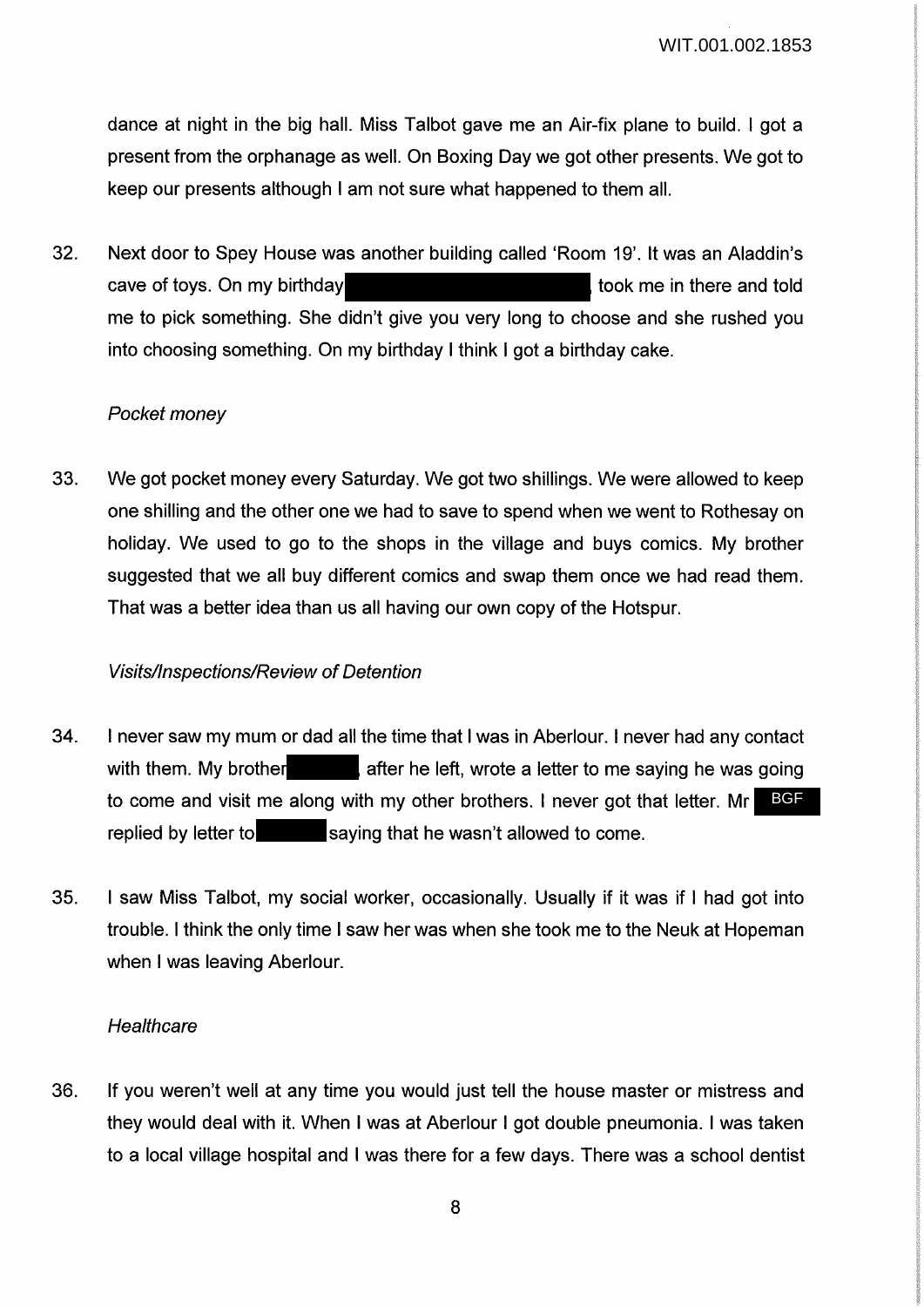and I saw him quite regularly. We were well cared for medically and we got regular check-ups. We were checked for nits.

### Running away

37. I remember finding a Swan Vesta match box and in it was a £5 note. Me and dressed up in Scout gear and ran away. We ended up in Tomintoul and stayed in a hotel that night using the £5. I was maybe ten or eleven years old. The following morning we bought cigarettes in a shop and when we came out the police were waiting for us. We got taken back.

### Bed wetting

38. There were a few who had problems with wetting the bed. regularly wet the bed. I think they had rubber sheets on their beds. In the morning they inspected our sheets. If you had wet your bed you had to tell them. The sheets were just taken away to the laundry and they got clean sheets. I am not aware of anyone getting punished.

## **Discipline**

- 39. Mr Lee and Miss **AUF** would deal with minor misbehaviour. They knew that I wanted to watch the television so if I misbehaved they would send me to my bed. On a school day the earliest I was ever sent to bed was probably five o'clock. At the weekend it could have been two o'clock. I was still allowed to get up and have my meals but then I would get sent back to my bed again. If it was something serious I would get sent to see Mr BGF He used the belt. If you ran away, or were caught smoking or swearing you would get sent to him. He would belt my bare backside.
- 40. No one ever gave me any sort of progress report or advice about how I should behave or that I should improve my behaviour.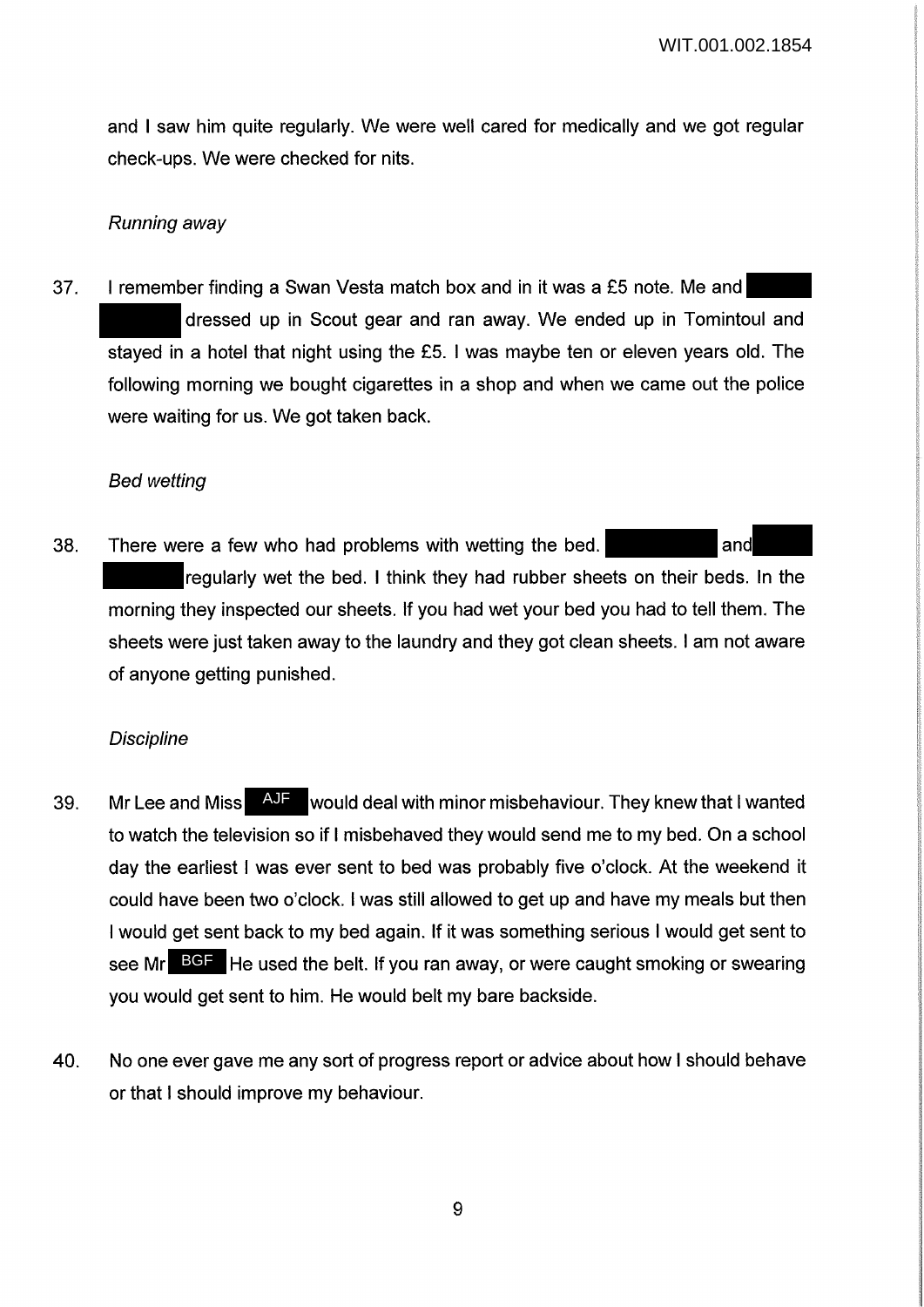### **Abuse at Aberlour**

- 41. Mr Lee woke me and got me out my bed a few times and took me out into the corridor. He would make me take my pyjamas off, put my hands on my head and tell me to stand there. The porch doors were wide open, and this was in the winter. With the granite or marble floor and the cold air blowing through I was freezing and he made me stand there naked for hours. I don't know why he made me do that. He was running a risk that someone else would go the toilet and see me standing there.
- 42. Another thing he did was he woke me up and took me into his room. He made me strip, then forced my head between his legs. He put his willy in my mouth. I was gagging and was nearly sick. He then tried to put his penis up my bum. It was really sore but he never actually penetrated me. I was wriggling about too much and was screaming and he gave up. He tried this on several other occasions but never penetrated me. I think I was nine or ten the first time that he tried to do this to me.
- 43. The abuse from Mr Lee wasn't every night. It was always at night and it probably went on for around a year. I am not aware of any other boys getting taken out the dorm. I assumed that it was only happening to me.
- 44. If I was bad I would get sent to see Mr BGF Mr BGF would strap me with a belt. He would tell me "trousers down" then grab me and push my head between his legs. He would then hit me with a leather belt on my bare backside. He hit me six or seven times.
- 45. I remember one time I had a sty on my eye and Miss  $\mathbb{A}^{\mathsf{U}\mathsf{F}}$  slapped me on the face and my sty burst. I reacted and I hit her with the back of my hand. I got sent to Mr BGF and he gave me the belt on my backside.
- 46. One evening when we were watching the television I got into trouble for talking. Miss AJF told me to stop talking but I didn't. She then made me stand in the corner facing the wall. I got into more trouble for trying to turn round and see the television.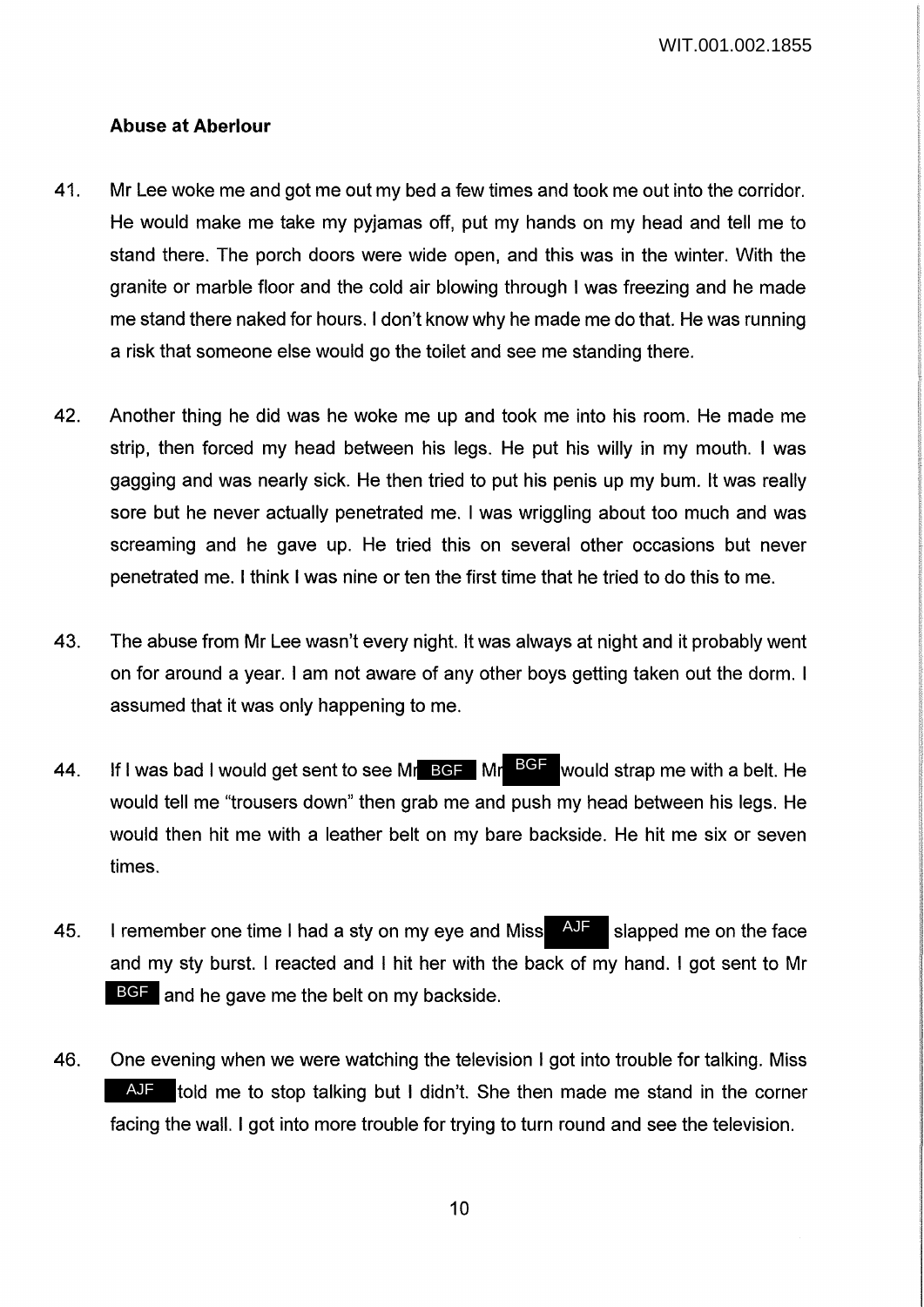- 47. I couldn't eat the fish we got at mealtimes because I didn't like it. It was bony. They would stand over me and tell me that I had to eat it. As soon as they turned their back I would put it in my pocket and later flush it down the toilet. They knew I couldn't eat it. There was some meat I couldn't eat either.
- 48. Although I got sexually abused at Aberlour I actually enjoyed the rest of my time there. They were very fair to us. I suppose Miss AJF was sometimes quite warm and nice. Mr Lee however was cold and I could never relate to him. He was very aloof. He definitely was not a father figure to me. He was a bully and I was terrified of him.
- 49. My dad died in 1967, not long before I left Aberlour. I didn't get to go to his funeral because it was in Edinburgh which was too far away. I would have liked to have gone but it didn't happen.

## **Reporting of abuse at Aberlour**

- 50. I had a friend at Aberlour called  $BCS$  He lived in the same house as me. One day when we were doing one of our Sunday walks to Craigellachie he realised that there was something wrong with me. He asked what was wrong and I told him what Mr Lee had done to me. He must have told Miss  $\overline{A\cup F}$  because she later asked me about it. She sent me through to see Mr BGF and the police were there. I told them what had happened with Mr Lee. I thought I had done something wrong and was going to be in trouble.
- 51. I got sent up to Aberdeen with another boy to go and see a doctor. We were examined but I knew he hadn't penetrated me so I wasn't injured. No one ever mentioned it after we came back to Aberlour. No one told me what the police did. I was never offered any counselling or anything like that. Looking back I probably didn't see Mr Lee again at Aberlour and I probably just thought he had done a runner or something.
- 52. There was no-one else at Aberlour who I could have told about what Mr Lee was doing to me. There was no-one else in there that I could trust. I did not want to tell my brother.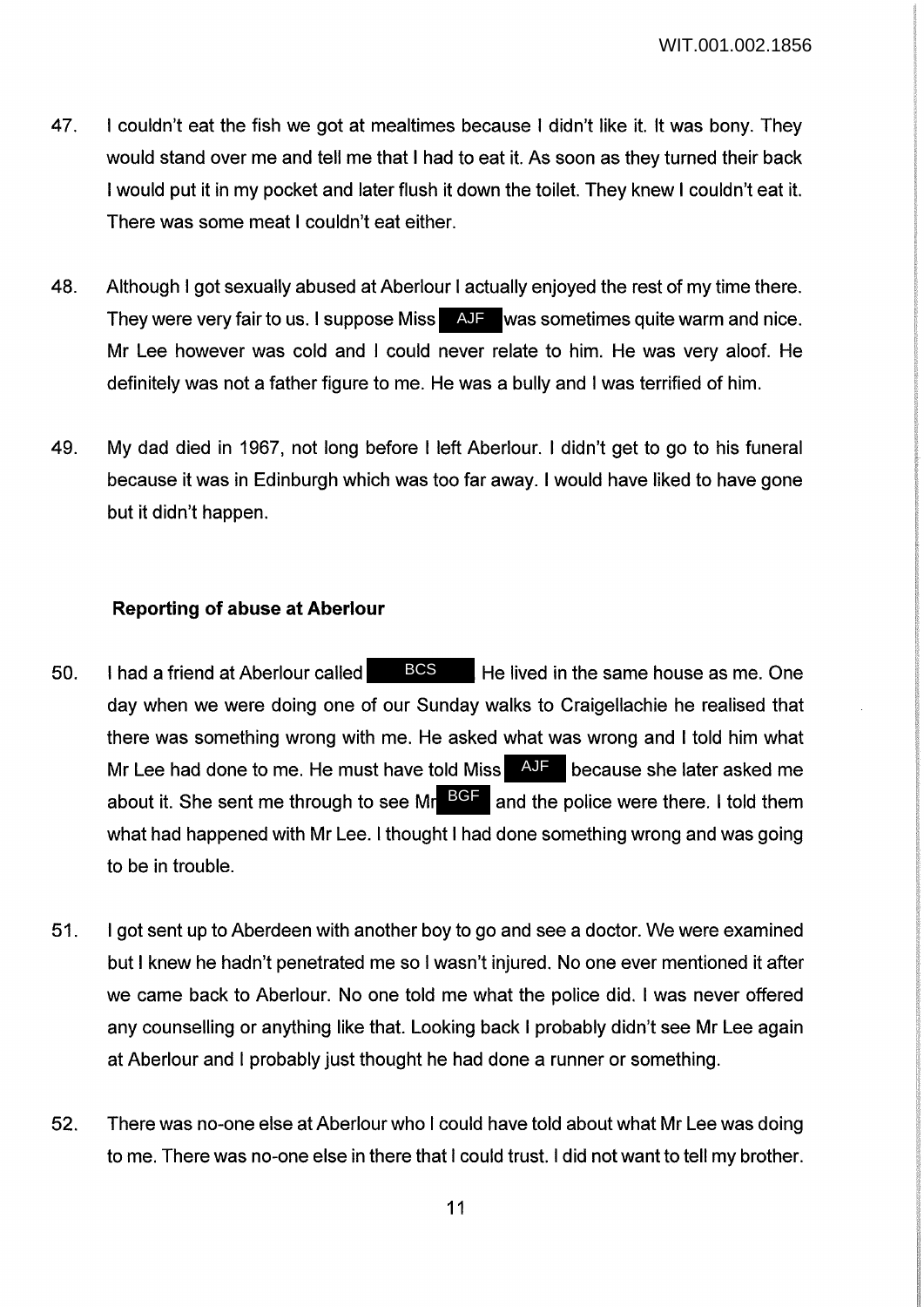53. It was only recently my brother told me the police arrested Mr Lee after I gave my statement. He apparently went to court and was sent to prison for seven to ten years. I wasn't aware of this at the time when I was at Aberlour.

### **Leaving Aberlour**

54. I remember leaving Aberlour and I went to a place called 'The Neuk' in Hapeman. I think the orphanage was closing down because they were sending children to smaller homes. I didn't really know much about it. I was just told to get my stuff together and I was taken to Hopeman. This was in 1967 so I would have been fourteen.

## **Life after Aberlour Orphanage**

- 55. The Neuk in Hopeman was near Elgin. It was a couple who ran it. I didn't make any real friends there. I didn't really like anyone there and no-one liked me. I wasn't there very long. I am not sure how long but it was only for a very short time.
- 56. I went back to Redhall Children's Home but only for a few weeks. I had to go to Firrhill High School when I was there. My brother must have been in touch with the social work department and they must have said they were prepared to take me. I then went to live with my brother and when I was with him I went to Craigroyston High School. I left school at fifteen without any qualifications. After I left there I went to a working boy's hostel in Haymarket in Edinburgh. I got a job as an apprentice baker. I left and got a job working at a dairy.
- 57. When I was living with my brother I got support and help from the social work department. They helped me when I needed clothes. I can't remember if they gave me vouchers or cash to buy clothes. It was a male social worker and he worked from the Rothesay Place social work office. He helped me for around a year. After that I was on my own and I was probably sixteen by then.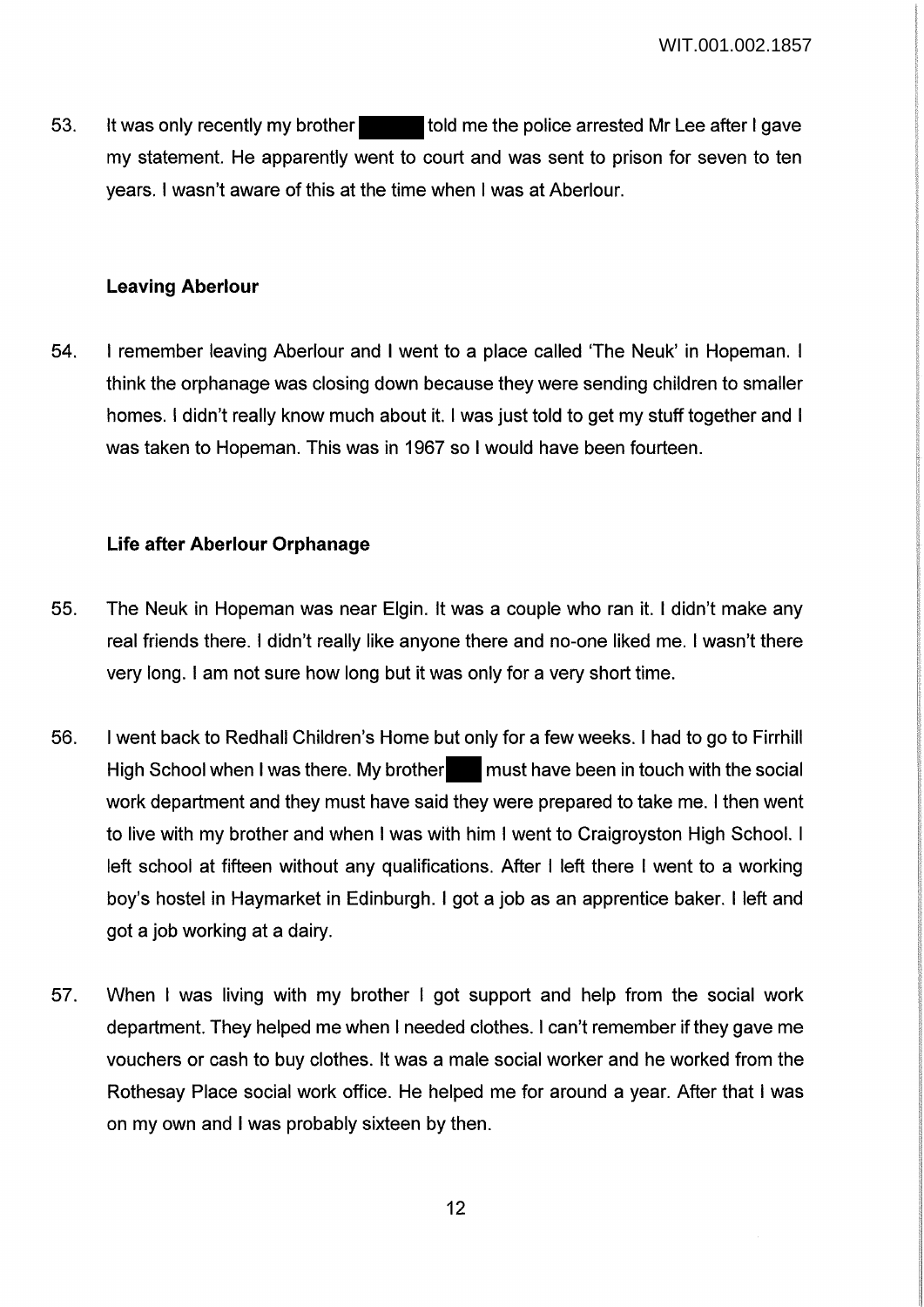### **Life after care**

- 58. I worked on the fishing trawler boats for three years. I ended up in Ayr where I met a girl and I missed the boat when it left. I got friendly with the crew of another boat and ended up as a cook on that boat. We went up and down the west coast. I have done loads of jobs over the years. I have delivered coal, worked as a seaman, spray painter, bus driver, fork lift driver and many more.
- 59. I spent three months at Glenochil detention centre because I stole a motorbike in Edinburgh when I was sixteen or seventeen. I then ended up in borstal at Castle Huntly in Dundee. I had got into the wrong company and was breaking into shops. I was a tearaway when I was younger. It was probably when I got married to my first wife when I was 22 that I settled down. That marriage only lasted five years because she started mucking about with another man. I subsequently met and we have been married for 32 years. We have two children and two grandchildren.

#### **Impact**

- 60. When I was at Aberlour I couldn't eat when Mr Lee was in the dining room. He would be standing there and I was terrified of him. I ended up going to see the doctor and he suggested I eat my meals in the infirmary which was within Aberlour. I can't remember if the doctor asked me if there was a reason why I wasn't eating. I ate fine when I was at the infirmary because Mr Lee wasn't there.
- 61. I don't think my life has been badly affected by my time in care. I still have the philosophy that if someone is nice to me then I am nice to them. I trust people and until they let me down I treat them as a friend. I know that I was a rebel when I was at Aberlour but I am sure my bad behaviour was because of what Mr Lee was doing to me.
- 62. My first marriage failed and I had a bad time with that. My wife, when we split up, started going with another guy. He came to my house, even though he took an interdict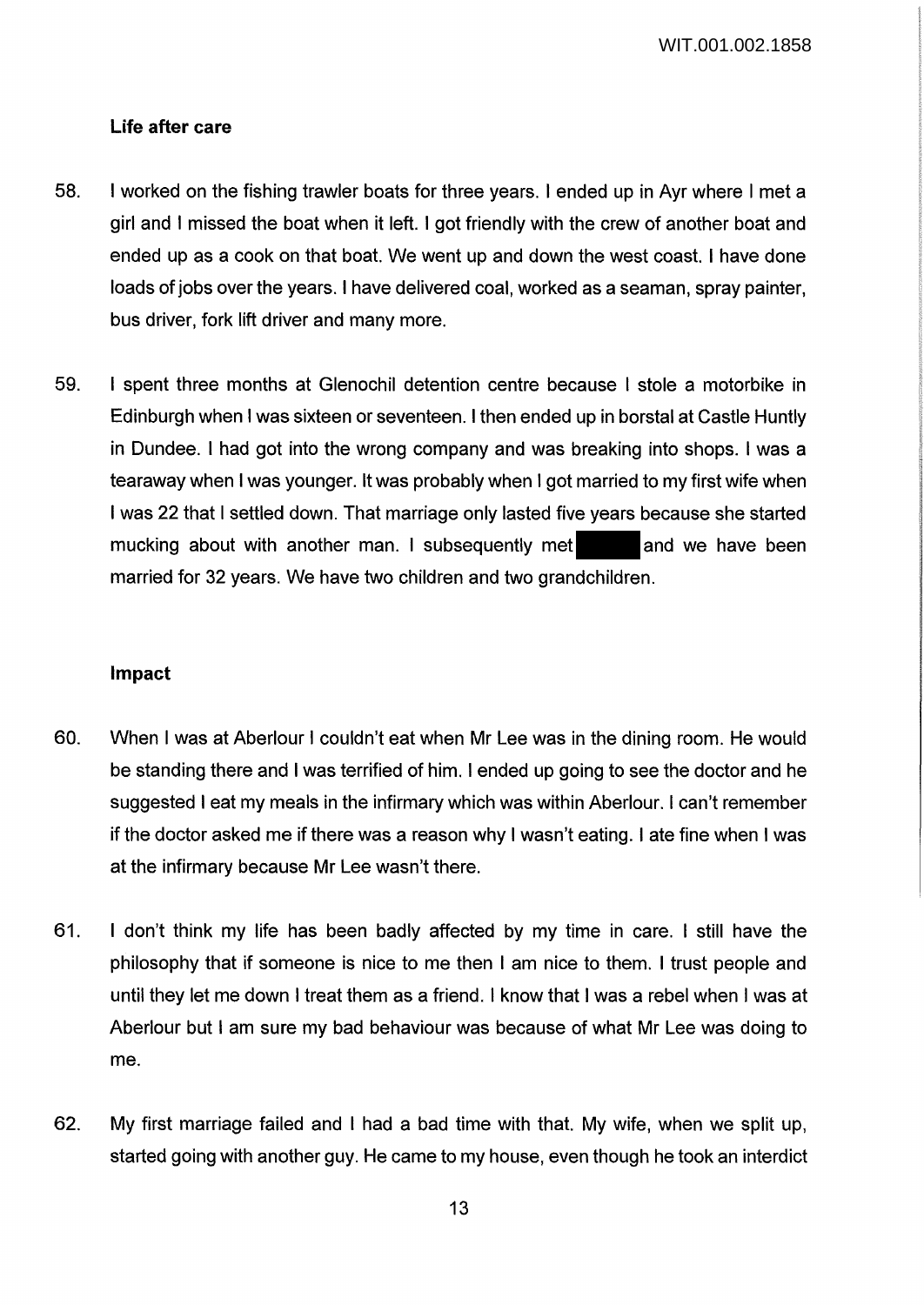out to stop me from approaching him. My wife had bruises on her face and I knew he had beaten her up. I started arguing with him and I hit him. He fell over a fence into a basement and I thought I had killed him. I was arrested and went to court. I was charged with attempted murder but by the time it went to court the judge saw my side of the story and it was thrown out.

- 63. What has happened to me hasn't had an effect on my sex life. I think that is normal. I don't go to church. I think I got enough of that when I was at Aberlour. My education could have been better but I suppose I get by. I don't really think I would be a different person if I hadn't gone into care.
- 64. I don't know if my relationship with my brothers and sisters would have been any different because and I were the youngest and the rest were all older. They never really stayed with us at the family home when we were there. What did have a massive effect on me was when **left Aberlour orphanage two years before me.** He had always been there for me. He was there every day and I saw him all the time. I didn't get any warning that he was leaving. I came home from school one day and he was gone. I think it was after he left that I started to rebel and became disruptive.

## **Treatment I support**

65. I have never felt the need to seek any support or counselling. I have put everything that happened to me in care behind me and I just look forward now. I have tried my best to forget all about it.

## **Reporting of Abuse**

66. I have never reported anything that happened to me to the police since I left Aberlour.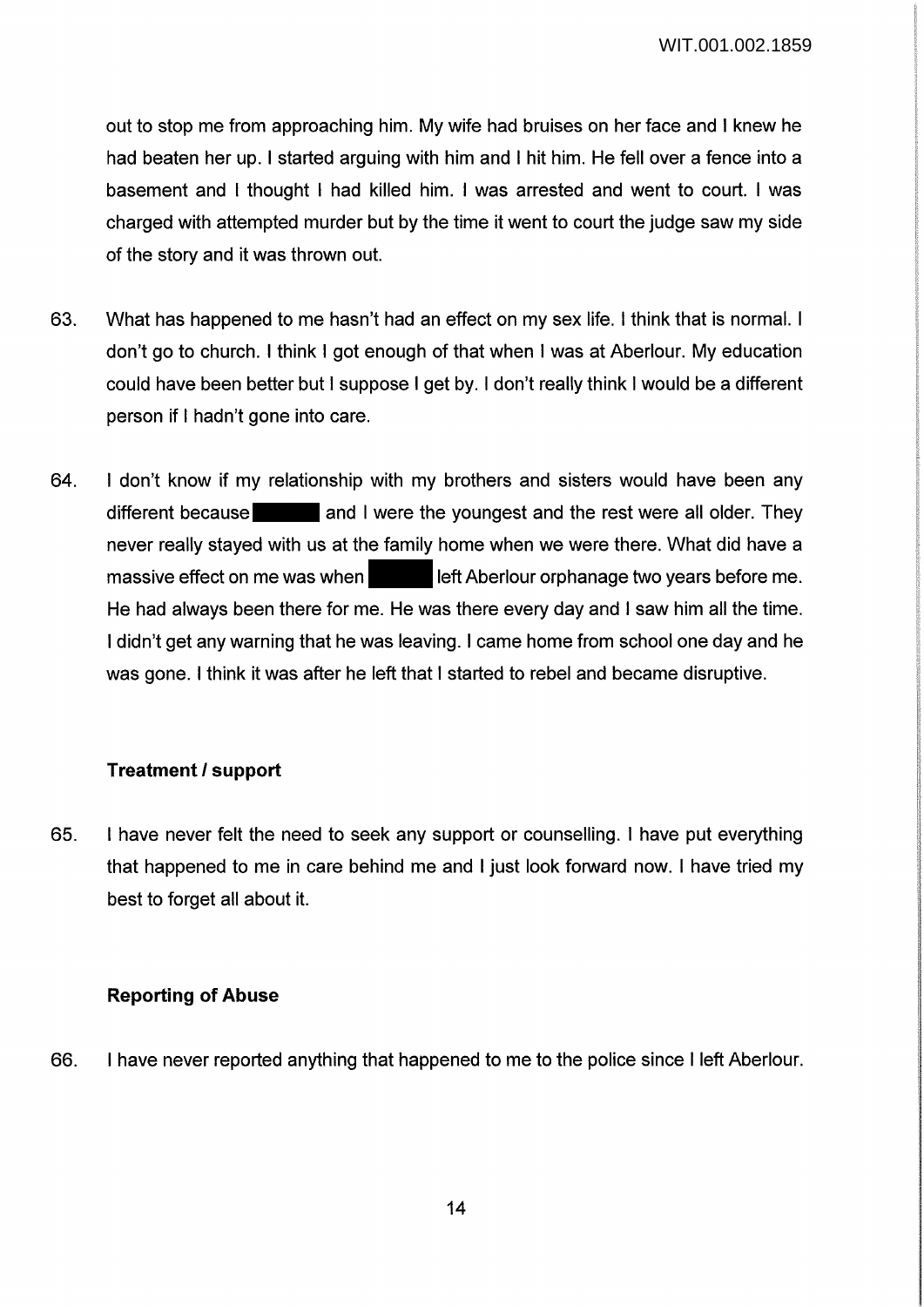### **Records**

- 67. I went on to Aberlour Orphanage website probably in 2006 and I saw photographs of people I recognised. It said that if you wanted your records you could contact them. I phoned the number that was given and asked for them. I got a letter back some time later from Anne Black, one of the governors of the Aberlour Trust. She said that she was responsible for searching for the information and apologised for the delay but I got my records. Some of the entries in my records are not true. I still have this letter.
- 68. In my records it says that I wouldn't eat food at meal times. The reason I wasn't eating was because when Mr Lee was there I was scared and frightened of him and it put me off my food. It was Mr Lee who had written this and he was the reason I couldn't eat. It says that I had an eating disorder. I never had any problems with food before Mr Lee started sexually abusing me.
- 69. It also says in my records that I was frequently tired. There is no wonder that I was tired when I look back. Mr Lee had me standing naked for hours in that freezing cold corridor and even when I got back to my bed I couldn't sleep.
- 70. In my records it mentions a social worker called Mr Miller but I don't remember him. It also says that I was a chronic bed-wetter but that was not true. In another part it says that when I was at the Neuk I was uncontrollable and they took offensive weapons from me. This was not true. I have never had an offensive weapon.
- 71. My brother after he left, wrote a letter to me telling me that he was going to bring my brothers to visit me. I never got that letter until I applied for my records. The letter was dated 13 August 1967. There was a reply from M  $\overline{B}\overline{G}$  telling my brother he wasn't allowed to visit. He said that set procedures must be followed to be allowed to visit. I still have these letters and I can give them to the Inquiry if they want them.
- 72. In my records was a letter from the warden at Aberlour Orphanage dated the 3 October 1963. It was addressed to Mr Miller the children's officer based in Castle Terrace, Edinburgh. It says that me, and had been indecently interfered